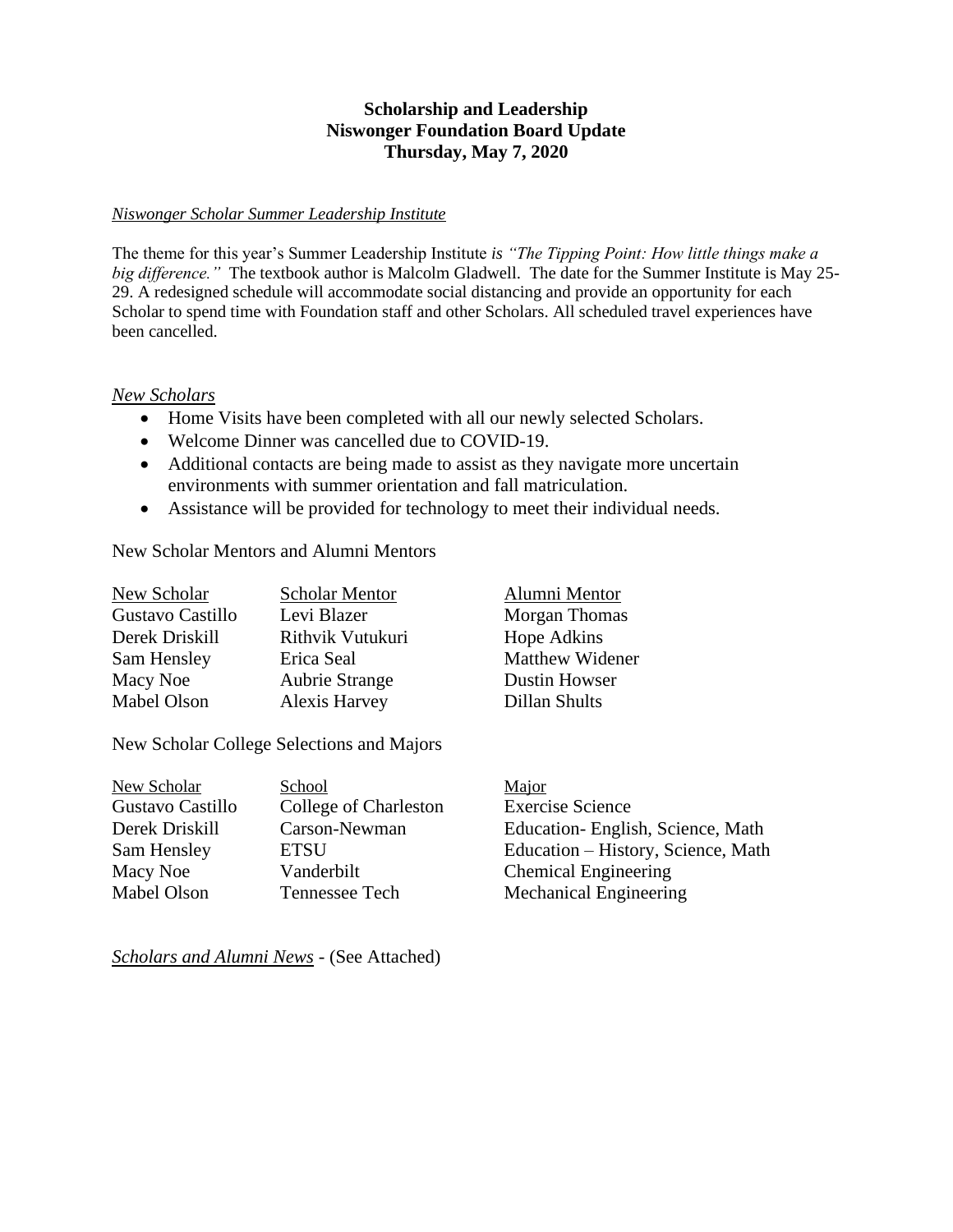# **SCHOLAR UPDATES**



**Trent Dickerson** (University of Tennessee, freshman) will be working in a co-op with the FedEx Supply Chain in Memphis, this summer, spring of 2021 and fall of 2021.



**Emily Ellison** (Clemson University, junior) was accepted as an early admission to the doctoral program in Veterinary Medicine at the University of Tennessee-Knoxville. She will leave her undergraduate after her junior year. Following completion of the first year of

veterinary school, she will receive her undergraduate degree.



**Alexis Harvey** (Tennessee Technology University, sophomore) was elected Executive Secretary for the Student Government Association. She was elected as President of the Society of Women Engineers.



**Lorraine Hayes** (Wake Forest University, junior) was elected vice president of the Wake Forest Habitat for Humanity Chapter. She will be serving as an Intercultural Ambassador at Wake Forest. She has been accepted into the Mortar Board Honors Society.



**Jasmine Martin** (University of Tennessee, sophomore) was selected as Assistant Director of Communications for the Student Basic Needs Coalition (SBNC) at the University of Tennessee. She achieved the Dean's List in her fall semester.



**Tanner Shivley** (Carson-Newman University, senior) received the Algernon Sydney Sullivan Award. The highest honor presented to a student by Carson-Newman.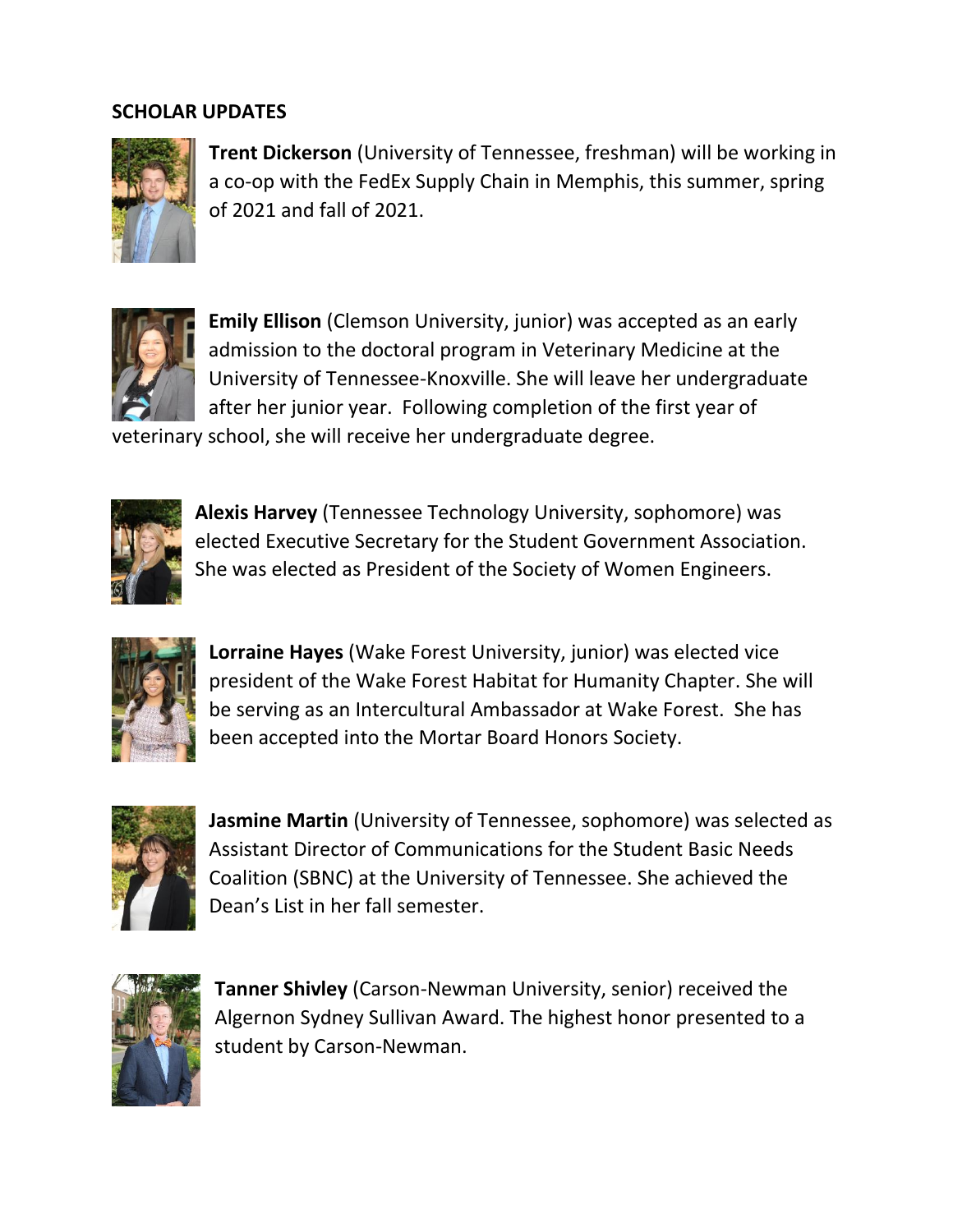

**Kori Smith** (University of Tennessee, senior) was accepted to a 10 month ministry and leadership training program with Thrive Residency, Knoxville. The position involves Kori living in a house with 11 residents, working full time in a ministry position, taking graduate level seminary and non-profit administration courses. Kori's research is

being published under the department head of Biochemistry and Cellular and Molecular biology for Nitrogen Fixation and Flagellar Rotation of Azospirillum Brasiliense.



**John Turner** (University of Tennessee, freshman) earned a spot in the Heath Integrated Business and Engineering Program through an application and interview process. Upon graduation, this experience will appear on his degree as a concentration/Minor. He was awarded a \$1,000.00 scholarship per year to participate in this program.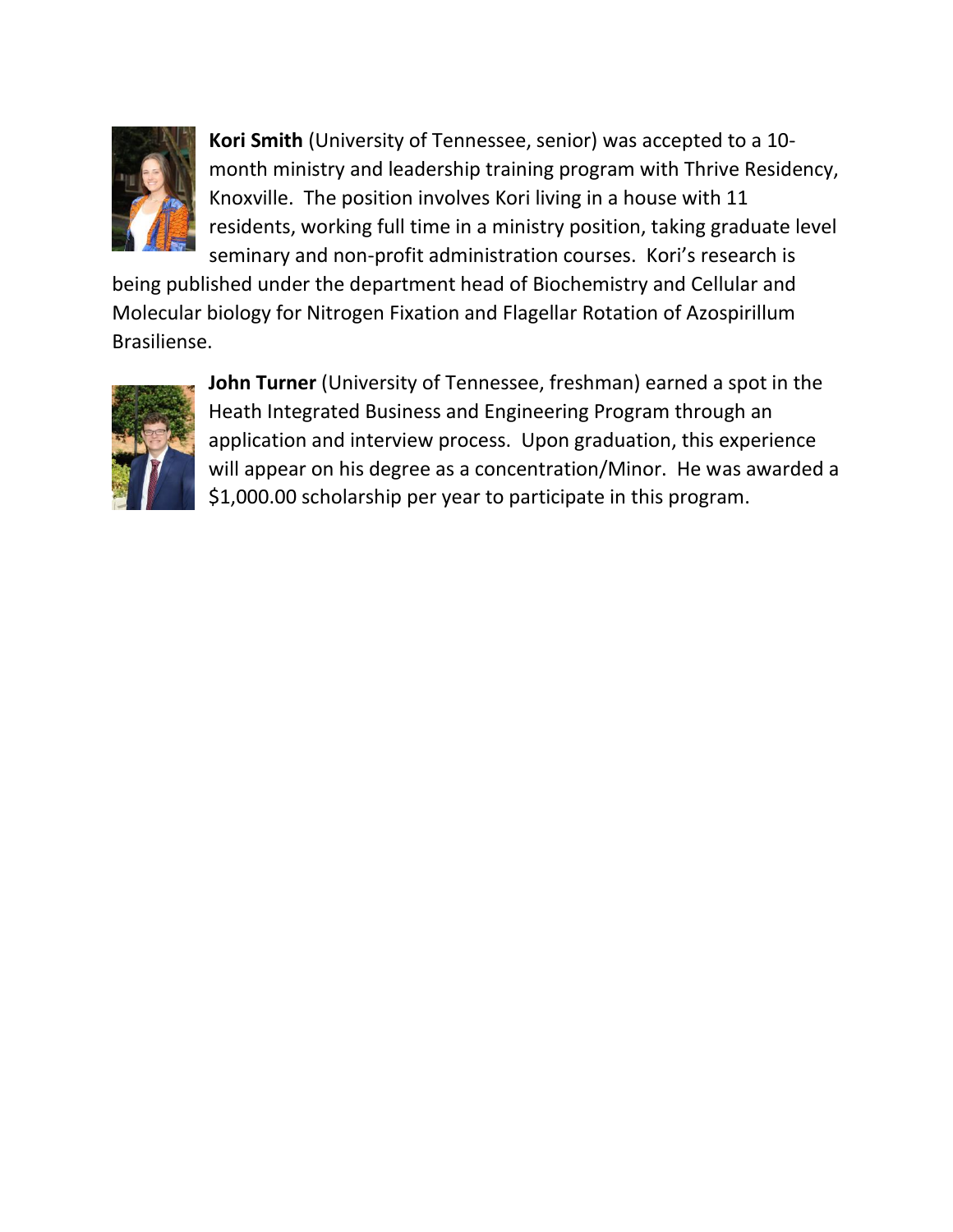## **ALUMNI SCHOLAR UPDATES**



**Will Brummett** (Class of 2013) accepted a position as program manager for Co-Curricular Service in the Honey W. Nashman Center for Civic Engagement in Public Service at George Washington University in Washington, DC.



**Dr. Elizabeth Loy** (Class of 2009) will be awarded the MD/PhD in May. She was matched to her Internal Medicine residency placement at the University of Colorado. She is considering critical care and rural medicine as her specialization.



**Dr. Ivory Shelton** (Class of 2016) will be awarded the Doctor of Medicine degree at Wake Forest University (virtually) on May 18. She has matched to her pediatric residency placement at the Vanderbilt Pediatric Residency program in Nashville. She will begin her duties as a PGY-1 Resident Physician on July 1. She was voted by her peers in the Wake Forest SOM Class of 2020 to

receive the Wake Forest Medical Alumni Association Student Excellence Award. She was voted by the pediatric faculty of Wake Forest Brenner Children's Hospital to receive the "Michael Lawless Pediatric Merit Award," an award given to the senior student who demonstrates the characteristics and highest qualities of a practicing pediatrician: compassion, empathy, and leadership in pediatric care.



**Alex Smyth** (Class of 2015) was named Teacher of the Year at West Greene High School. He is graduating with his M.S. in Mathematics from Emporia State University in May.